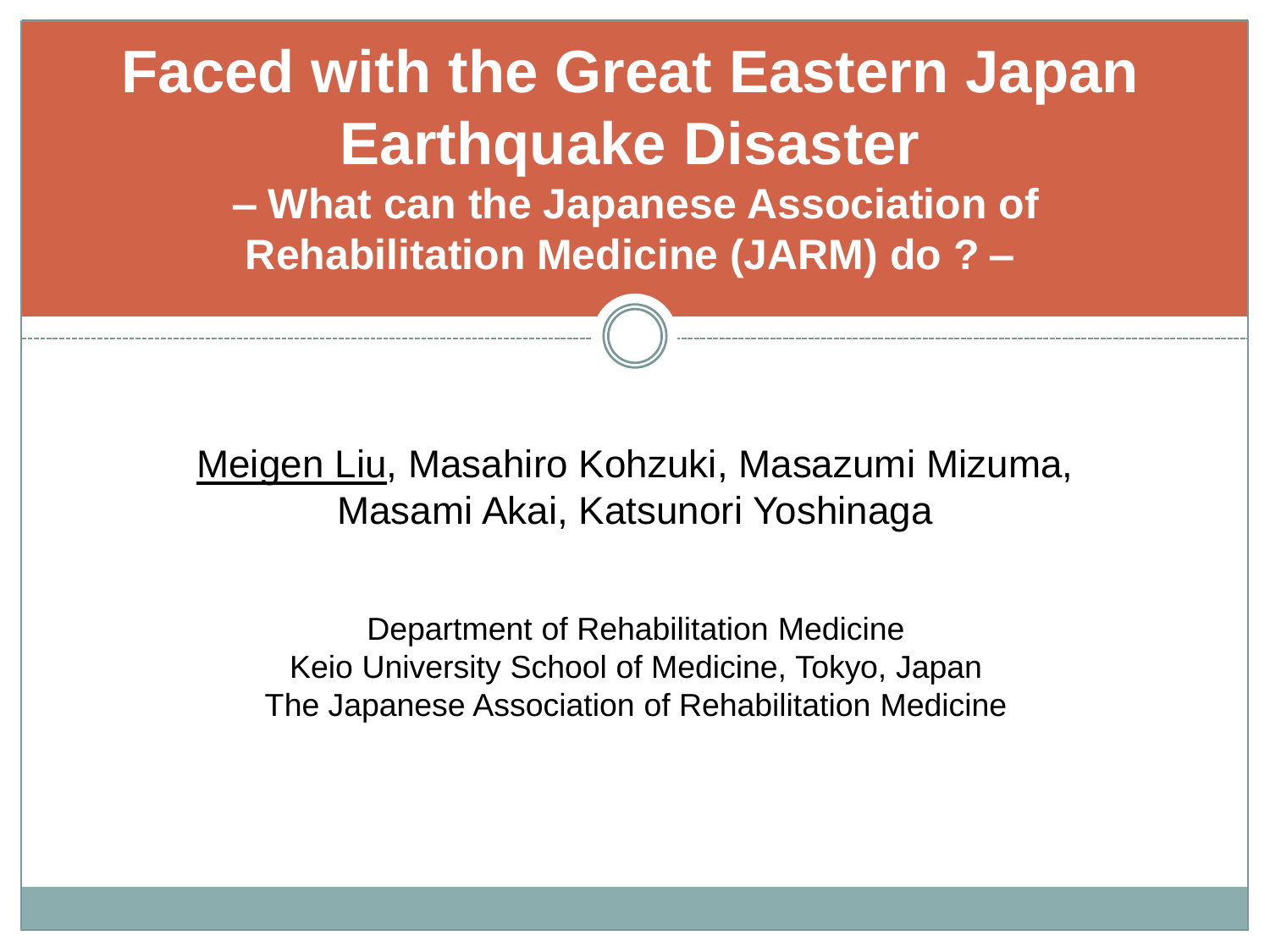# **Today's Topics**

- 1. Characteristics of the earthquake disaster
- 2. Preparedness of the JARM
- 3. Actions by the JARM so far
	- 1) Organization of disaster relief headquarters
	- 2) Cooperation with other organizations
	- 3) Disaster relief activities
	- 4. What should we do next?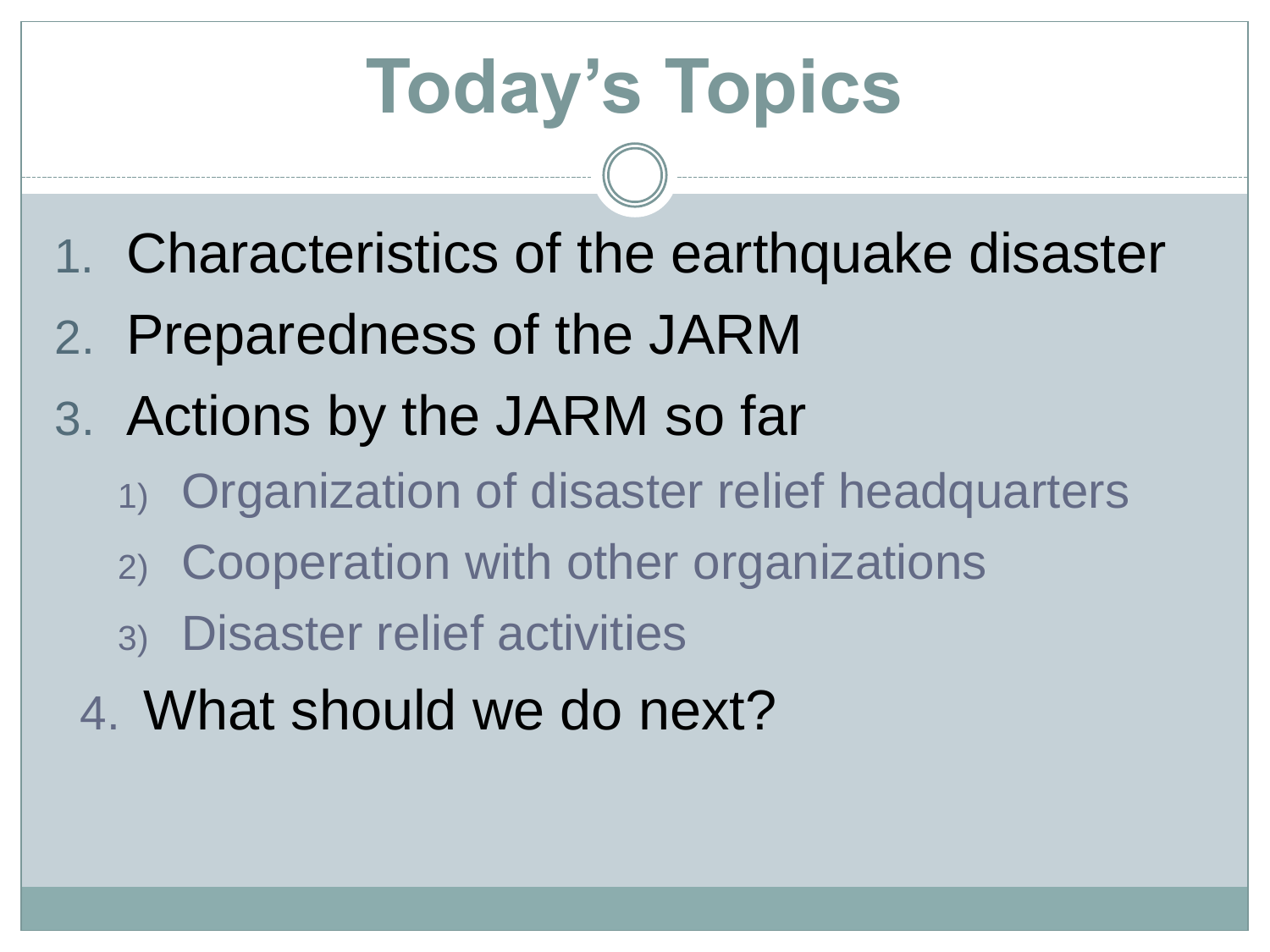### **Characteristics of the Earthquake Disaster**

- 1. Extremely strong (9-M) undersea megathrust earthquake accompanied by highly destructive tsunami waves of up to 37.9m.
- 2. Geographically extensive, affecting 18 out of 49 prefectures. Iwate, Miyagi and Fukushima were most severely damaged.
- 3. Caused over 15,000 deaths, and over 9,400 people are still missing.
- 4. The mortality was higher among persons with disabilities compared with general population (2.5% vs. 1%).
- 5. 92% of the deaths were caused by tsunami, with far less traumatic injuries.
- 6. Over 116,000 people are still living in shelters.
- 7. The tsunami wiped out basis of life for local farmers and fishermen, and destroyed world's most advanced high technology industries there.
- 8. Markedly complicated by nuclear power plant failure, leading to radioactive contamination, power shortage, and ungrounded rumors.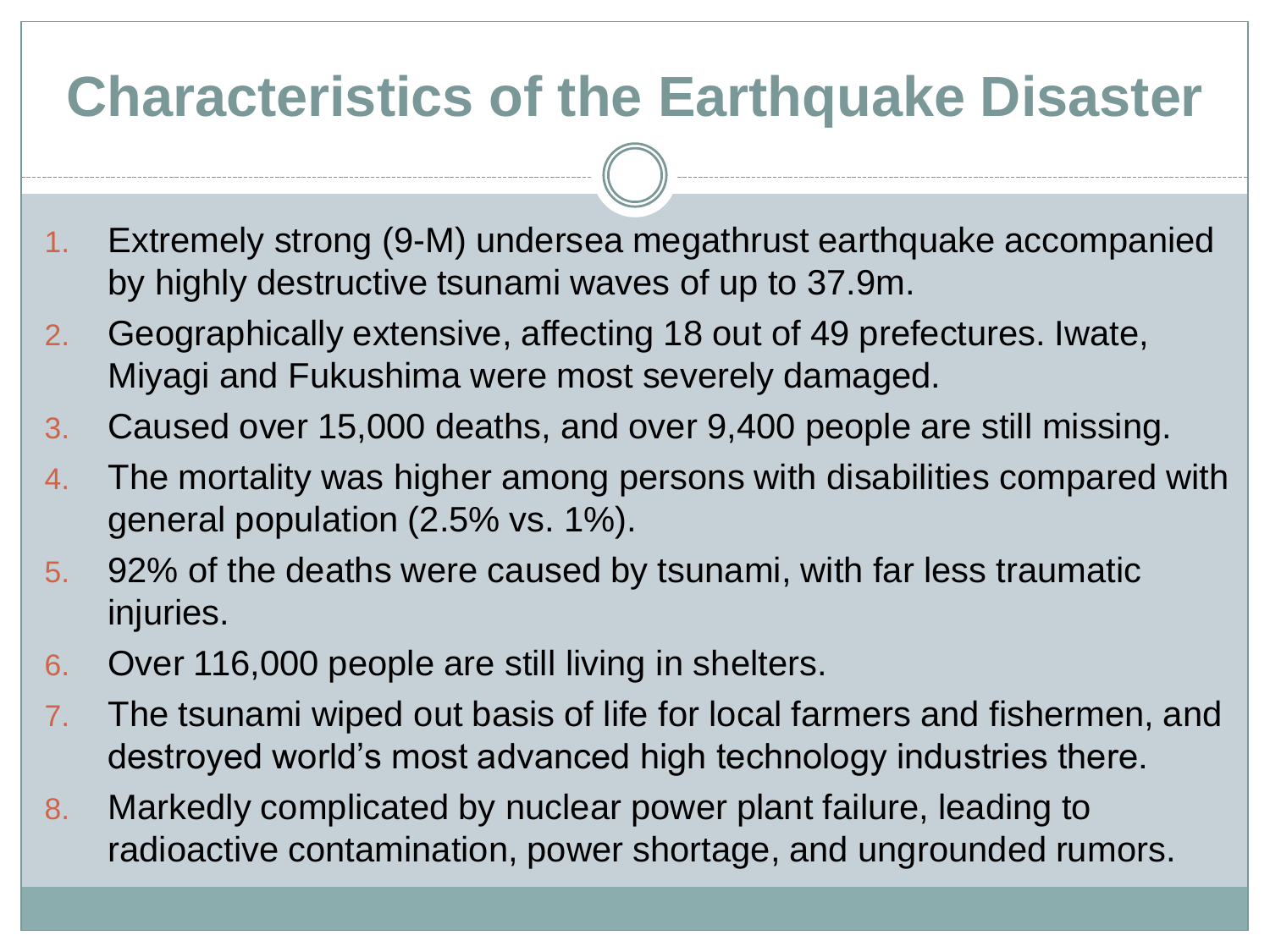# **Preparedness of the JARM ×**

| <b>Item</b>                               | <b>Status</b>                                                                                              | <b>Rating</b> |
|-------------------------------------------|------------------------------------------------------------------------------------------------------------|---------------|
| Policy agenda of the JARM                 | Had listed crisis management<br>since 2008, but disaster<br>countermeasures had never<br>been implemented. | $\times$      |
| <b>Budget for disaster relief</b>         | Not individually appropriated.                                                                             | $\times$      |
| Guidelines for disaster relief            | Planned, but not implemented.                                                                              | $\times$      |
| Simulation training                       | Not practiced.                                                                                             | $\times$      |
| Cooperation with related<br>organizations | Not attempted.                                                                                             | $\times$      |
| Disaster-related information              | Not systematically gathered nor<br>analyzed                                                                | $\times$      |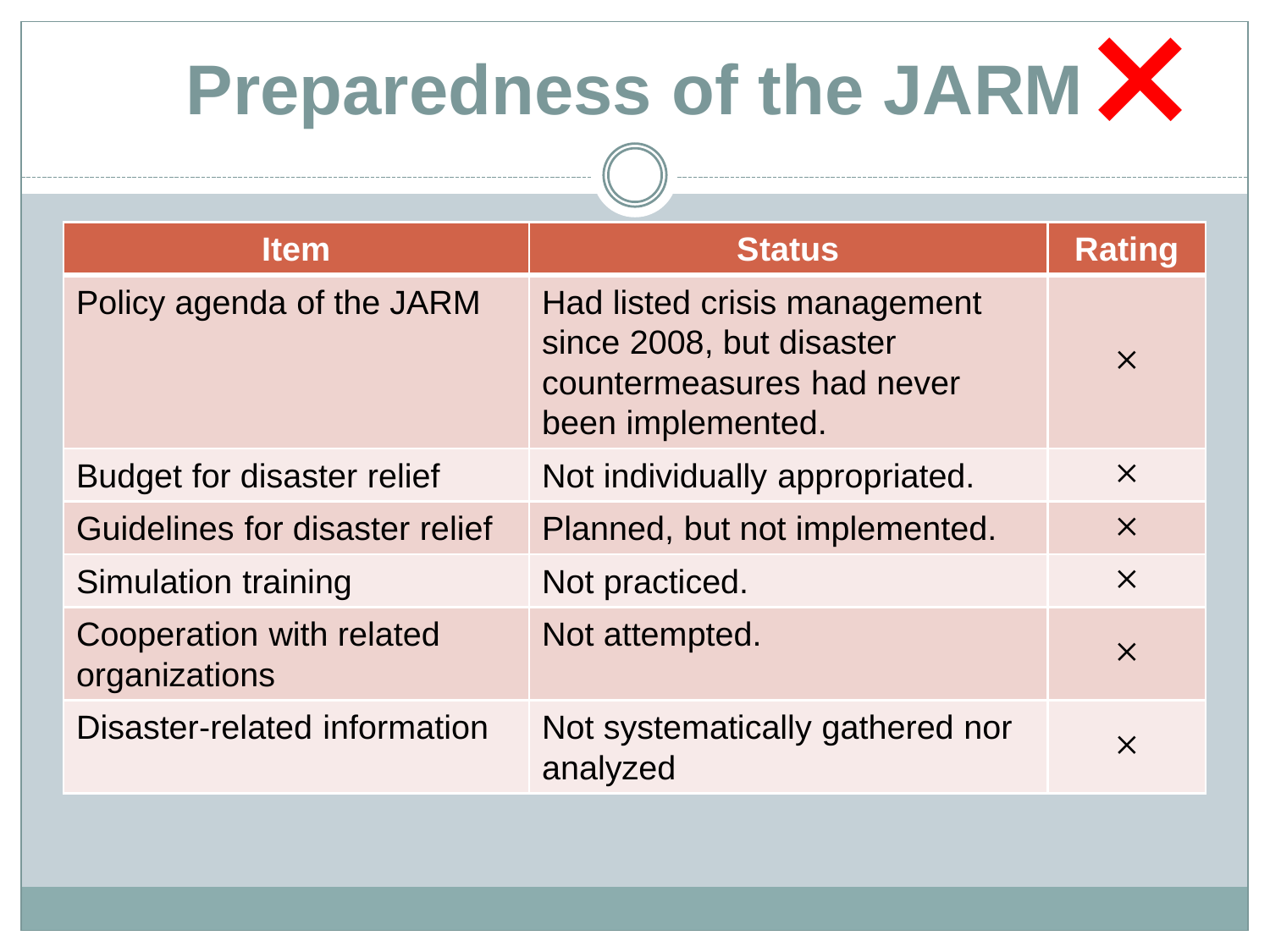# **Situations during the 1st week**

- 1. All five of the JARM executives were affected by the earthquake.
	- 1. 1 stayed in a shelter for 3 nights, 1 had his house destroyed
- 2. Had been put in a very tough situation even in Tokyo during the first week because of:
	- 1) Heavy responsibilities as executives of our own facilities
	- 2) Electrical shortage and planed blackouts
	- 3) Train schedule disruption
	- 4) Precarious communication environment
	- 5) Limited and confused information about the disaster
	- 6) Pressing regular activities of the JARM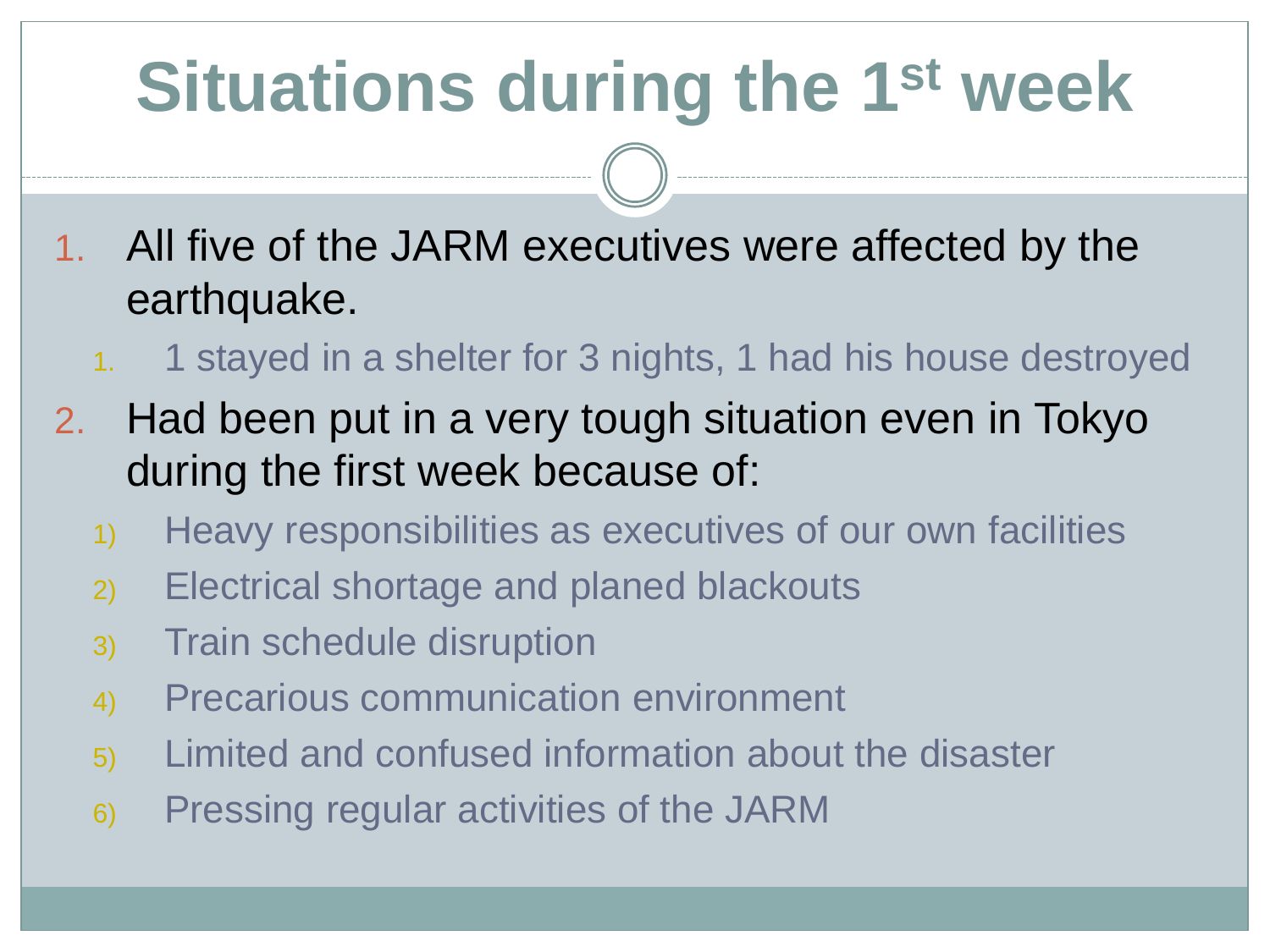# **Actions by the JARM**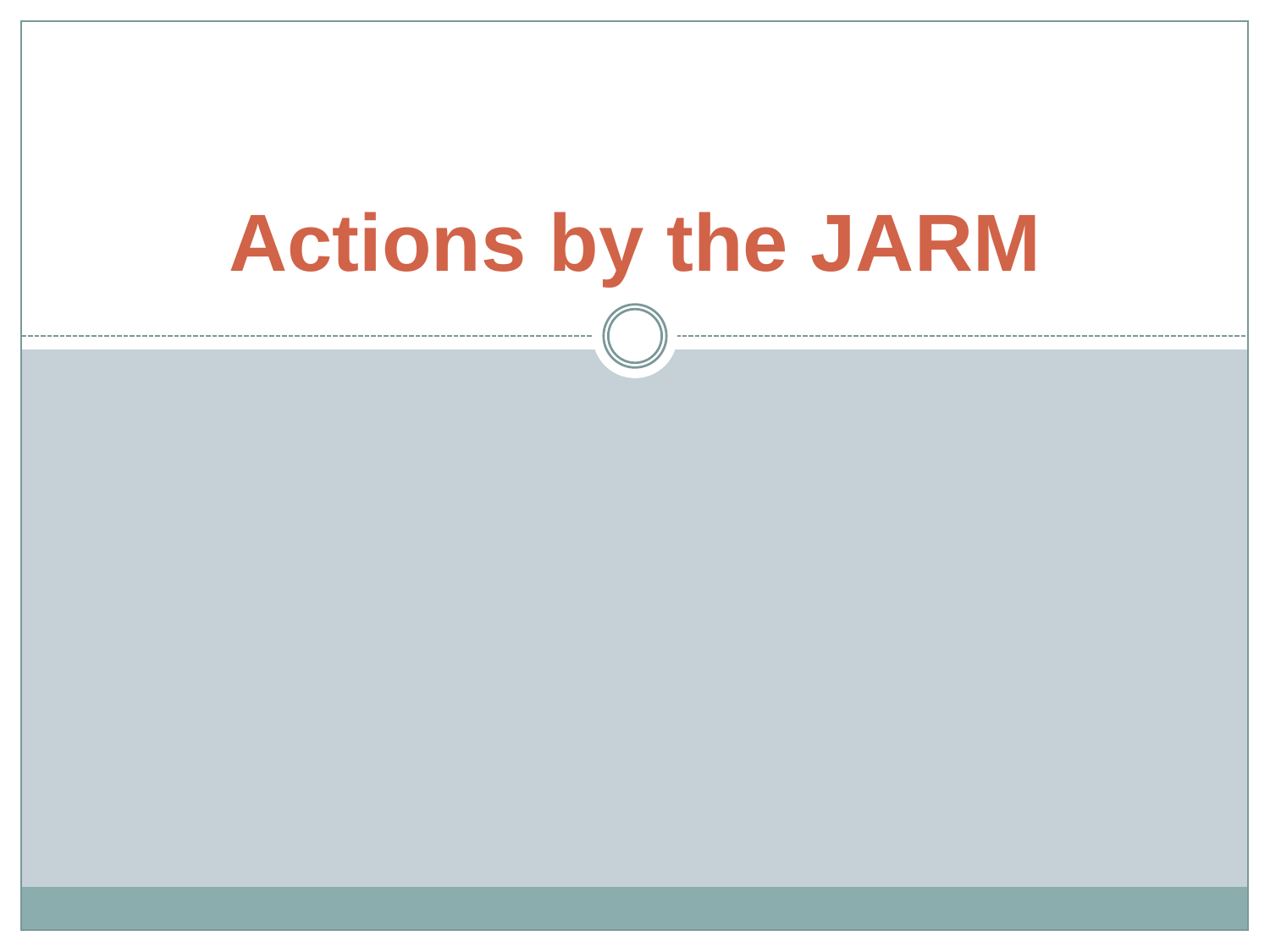#### **Organization of Disaster Relief Headquarters**

- **First, we struggled to set up organizational structure to face** the disaster.
- On the first day, we established **earthquake disaster relief headquarters**.
- On the third day, we asked four JARM members with experience of the Great Kobe Earthquake in 1995 to form a **working group** to propose actions.
- We also contacted chairs of **8 regional sectors** and **board of specialists** to ask for cooperation.
- **On the 7<sup>th</sup> day, earthquake-related information center** was started to centralize information gathering, analysis and publicizing.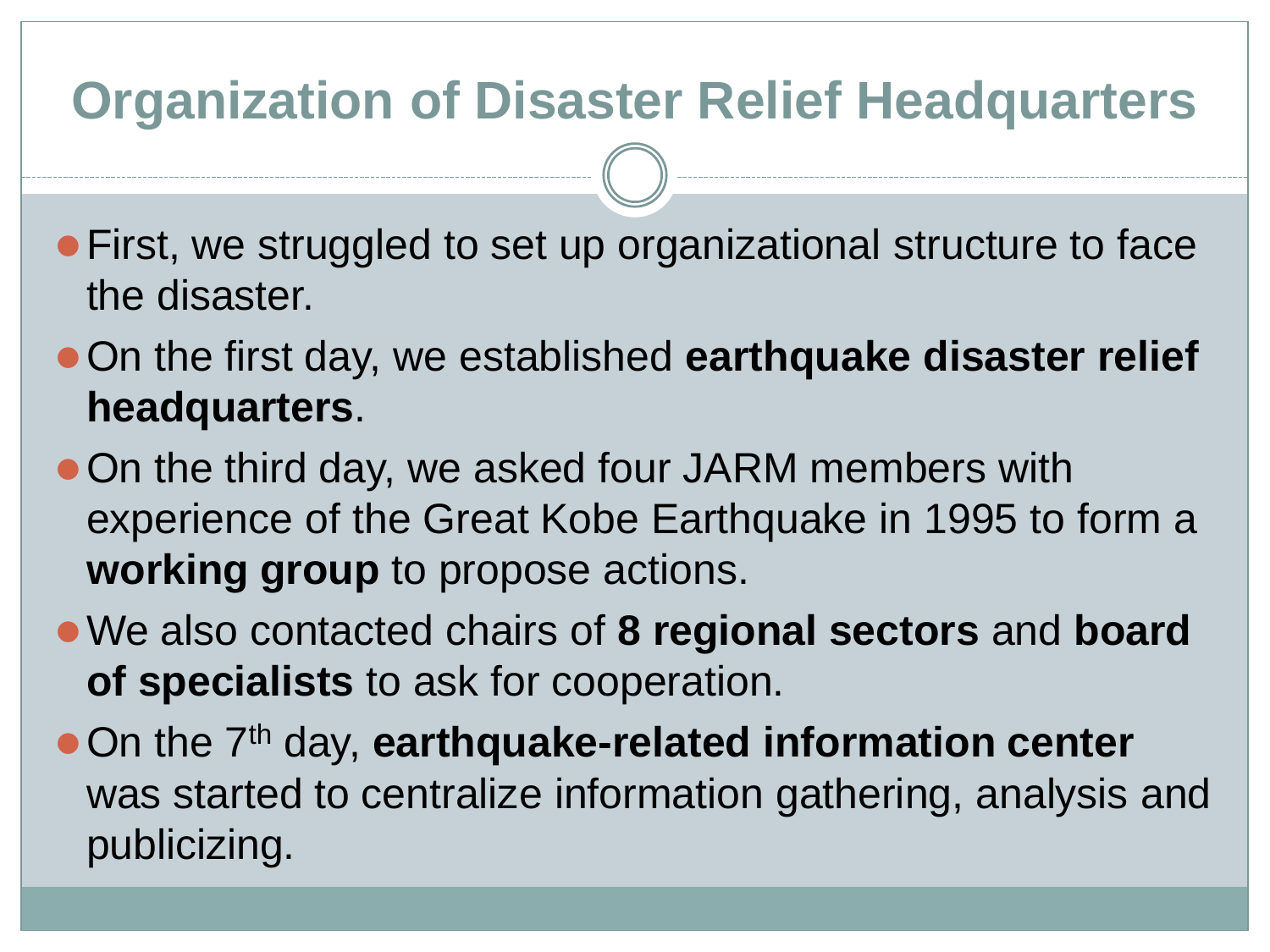## **Cooperation with related organizations, local and central governments**

- 1. Requested cooperation from **five rehab-related organizations** (3/13)
- 2. Started a **"Life Function Specialist Team"** to assist rehab and living after the earthquake through multidisciplinary approach (3/16)
- 3. Appealed to the **government** the importance of rehab interventions in disaster relief (3/17).
- 4. Established the **10 rehab-related-organizations group** for disaster relief (4/13)
- 5. Joined the **Liaison Conference of Health Care for the Disaster Victims** (5/11)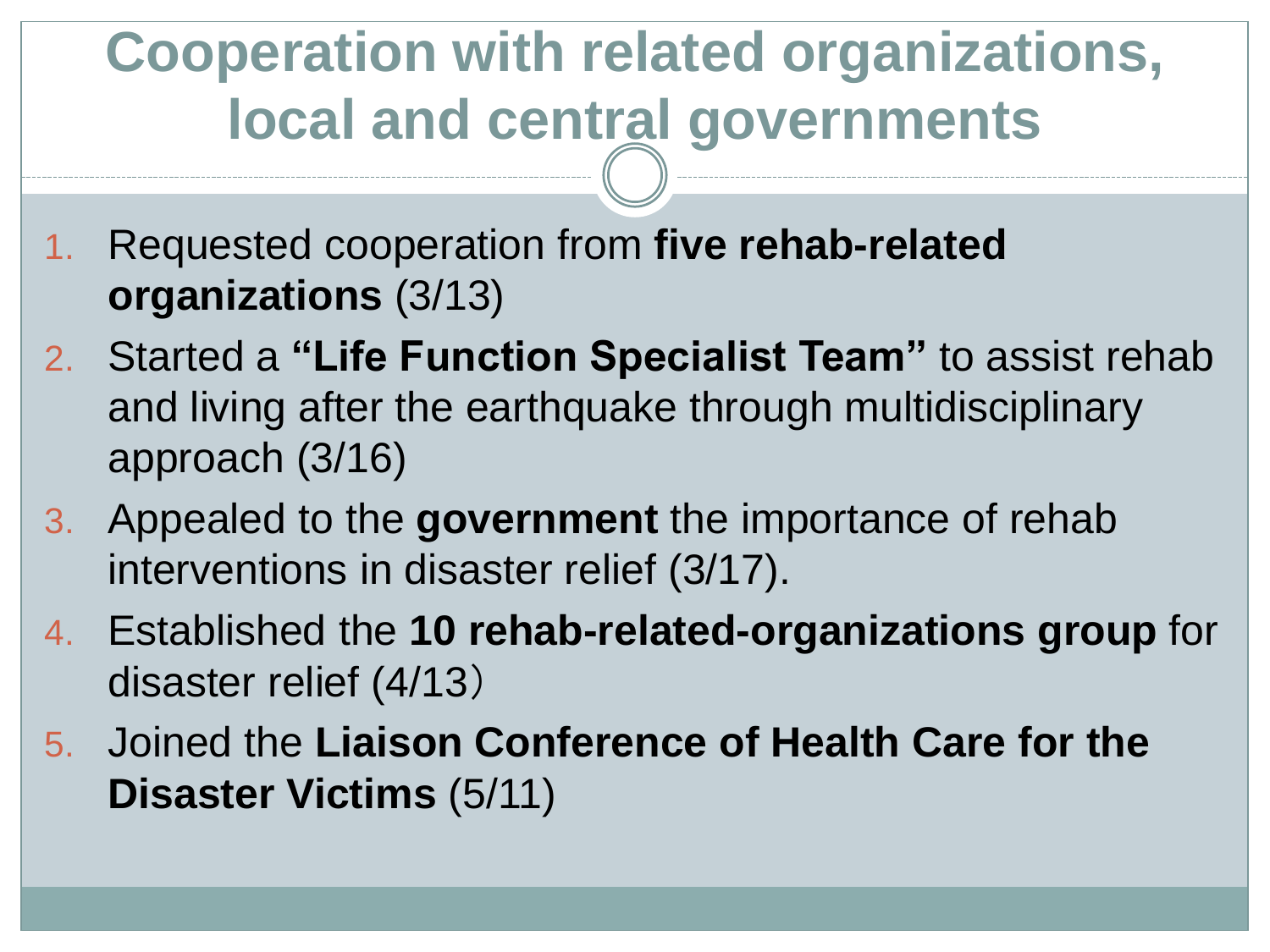# **Relief activities through the 10-rehab-related organization group**

- The members are the JARM, PT, OT, ST Associations, Rehab Hospitals and Institutions Group, Adult Daycare Liaison Council, Visiting Rehab Association, Community-based Rehab Support Group and Care Manager Association.
- Closely collaborate with the Ministry of Health, Labor and Welfare and other agencies.



- formulates grand plans
- makes decisions
- analyzes and judges information and situations
- Makes proposals for decision making
	- gathers and classifies information
	- performs daily management
	- coordinates among organizations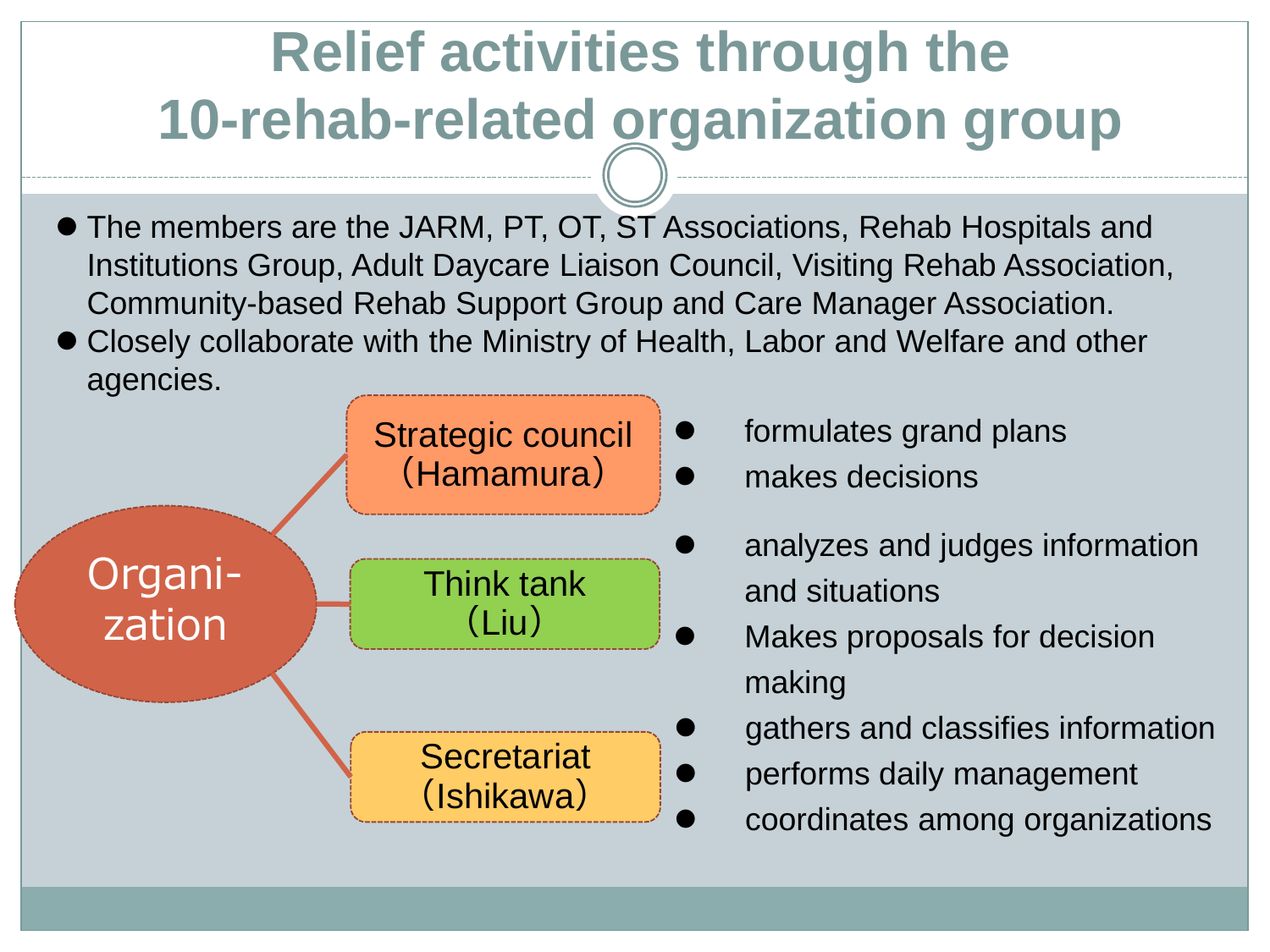# **Actual relief activities by the JARM**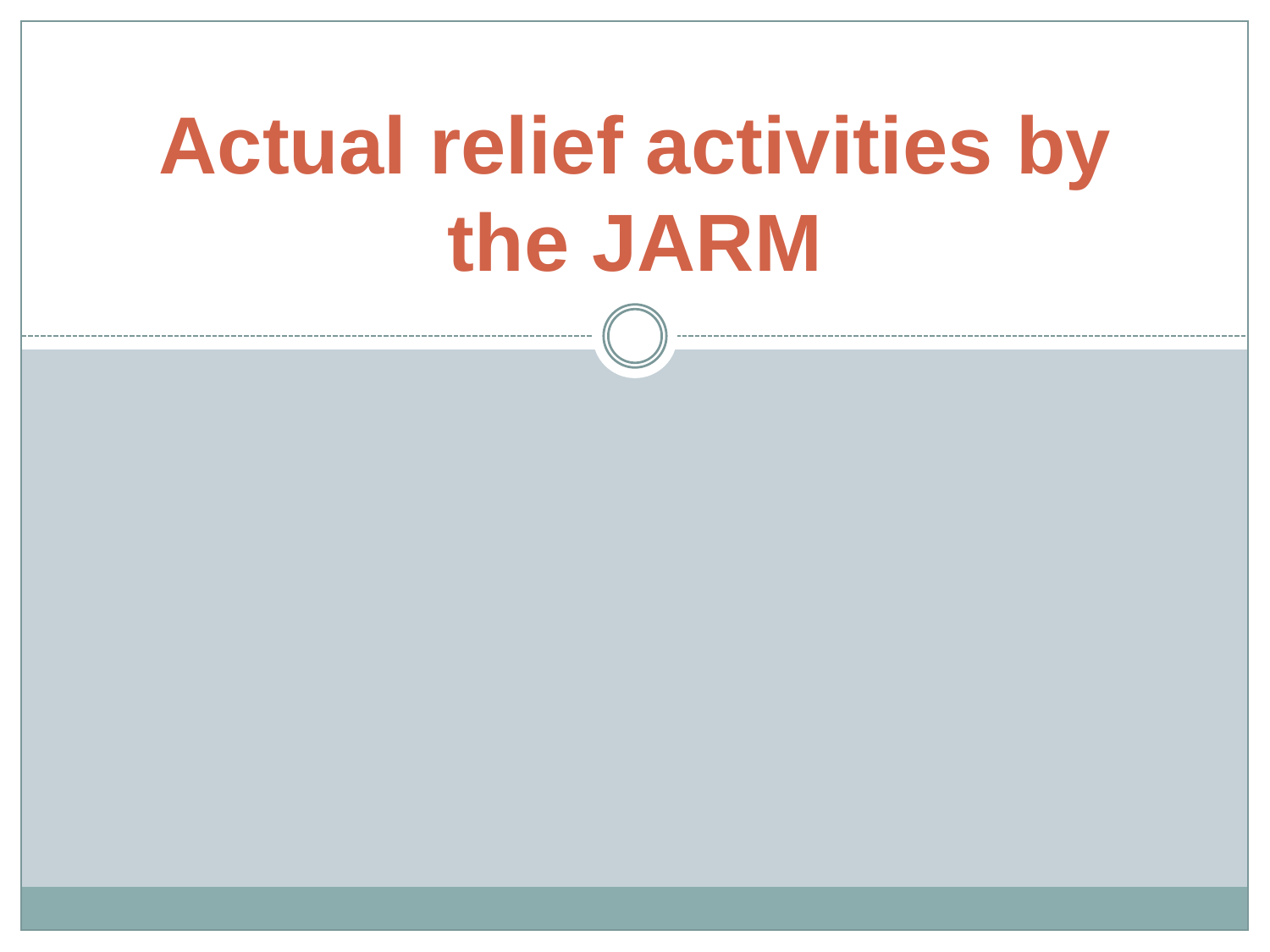#### **1.Transfer of disaster victims to remote areas**

- 1. Upon request by local physiatrists for transfer of patients hospitalized in acute rehab units within the disaster zone.
- 2. Asked each regional sector of the JARM to list rehab facilities that could accept them, and 137 rehabilitation units nationwide were listed.
- 3. Asked the MSW Association for consultation services for the transfer.
- 4. No formal data are available yet, but about 50 60 patients seem to have been transferred.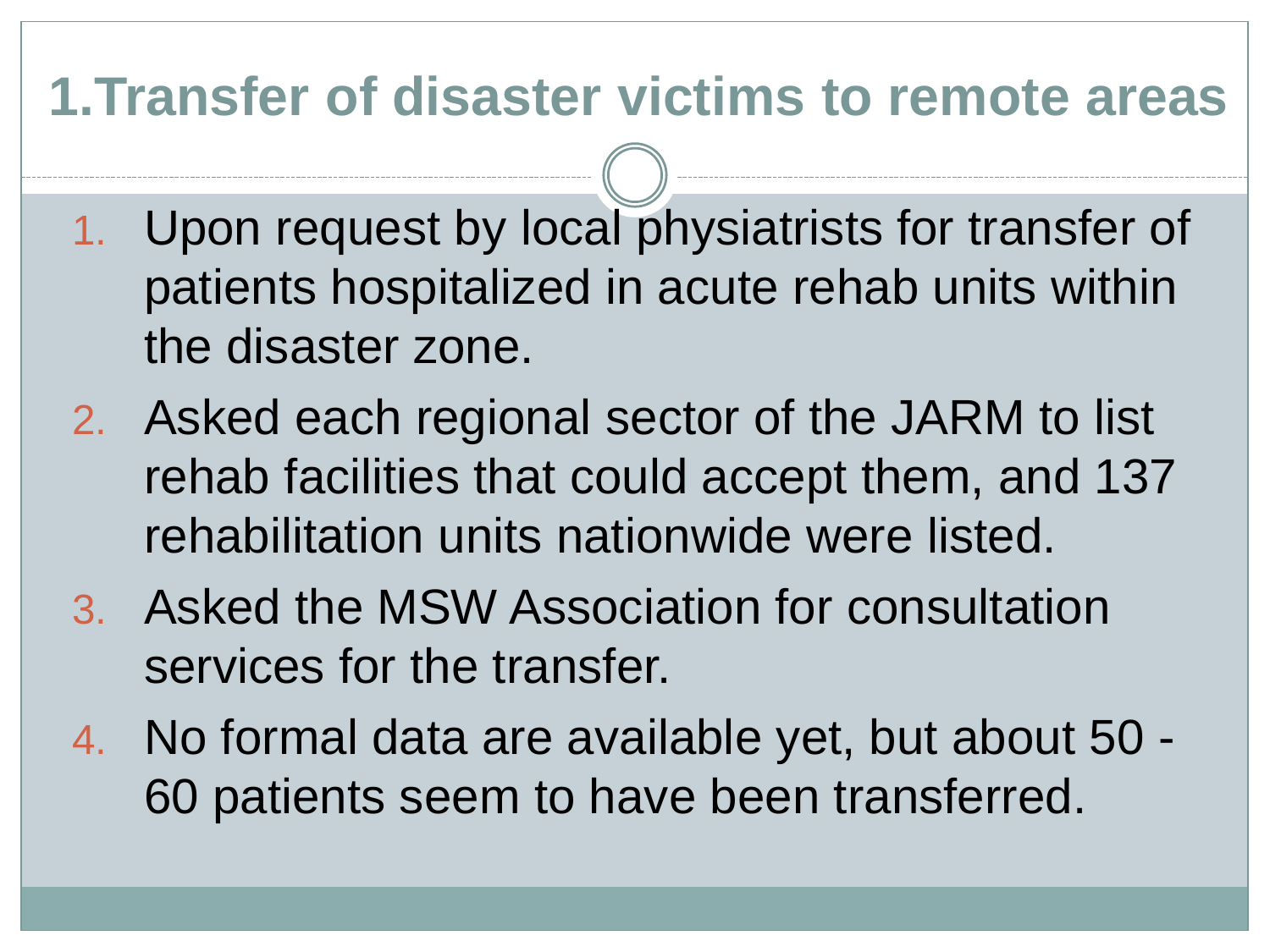# **2.Support caravan for SCI patients**



 Upon request by the Japan Spinal Cord Foundation, the JARM sent physiatrists for the caravan.

- The mission was to confirm safety of 200 persons with SCI in the disaster zone and to grasp their needs.
- Two courses of a 3-day caravan were launched and the mission was completed.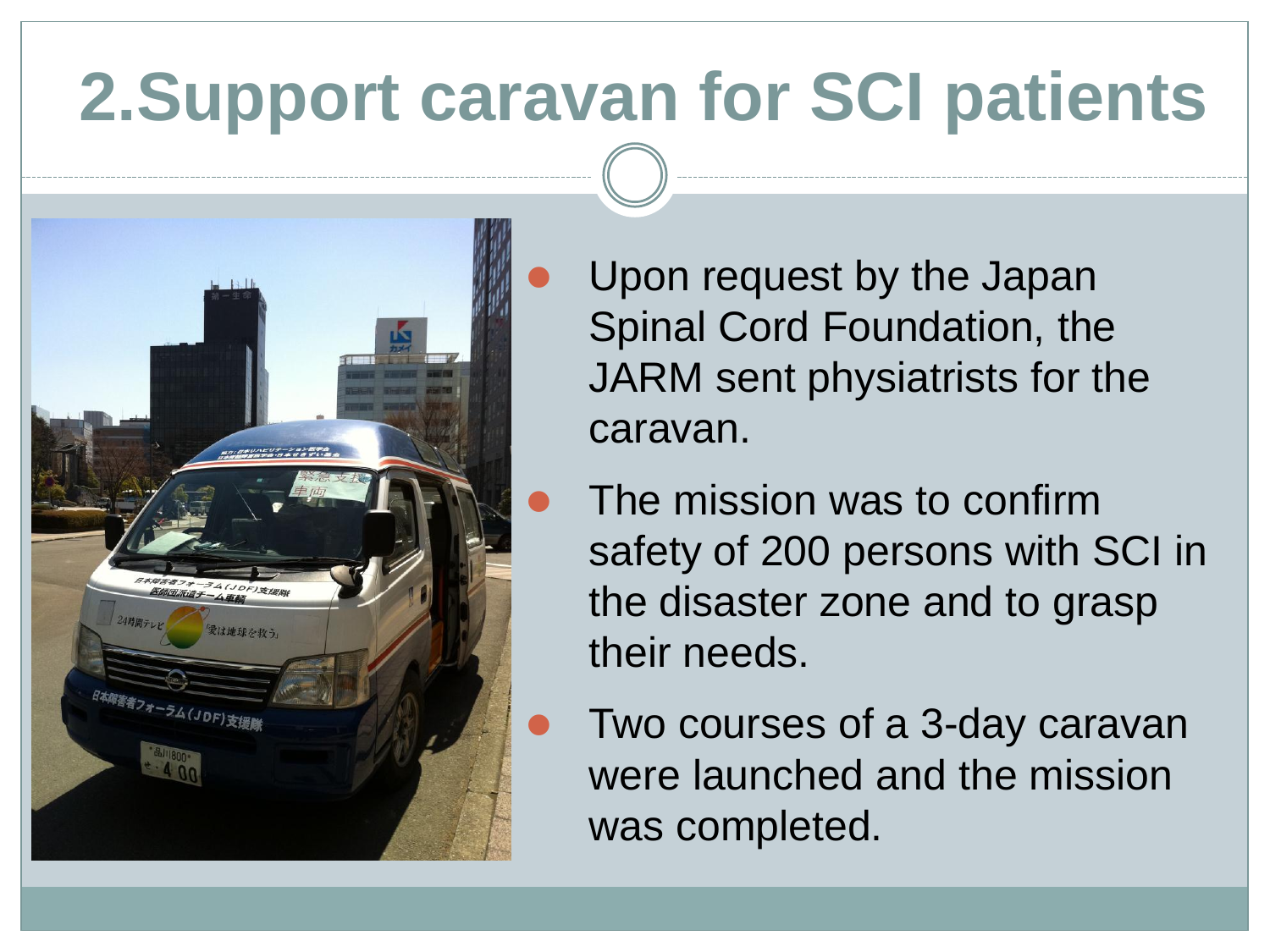# **3.Operation of a welfare shelter**

- Upon request by Ishinomaki City in Miyagi, we are supporting a welfare shelter set up in a gym for persons with disabilities and their families (50 in total).
- Send a rehab team (1 physiatrist, 1 PT, 1 OT and 2 rehab nurses) on a weekly rotation basis to arrange living environment, prevent inactivity and improve functioning in collaboration with local rehab and care resources.
- Will be continued till August, when temporary housing will be available.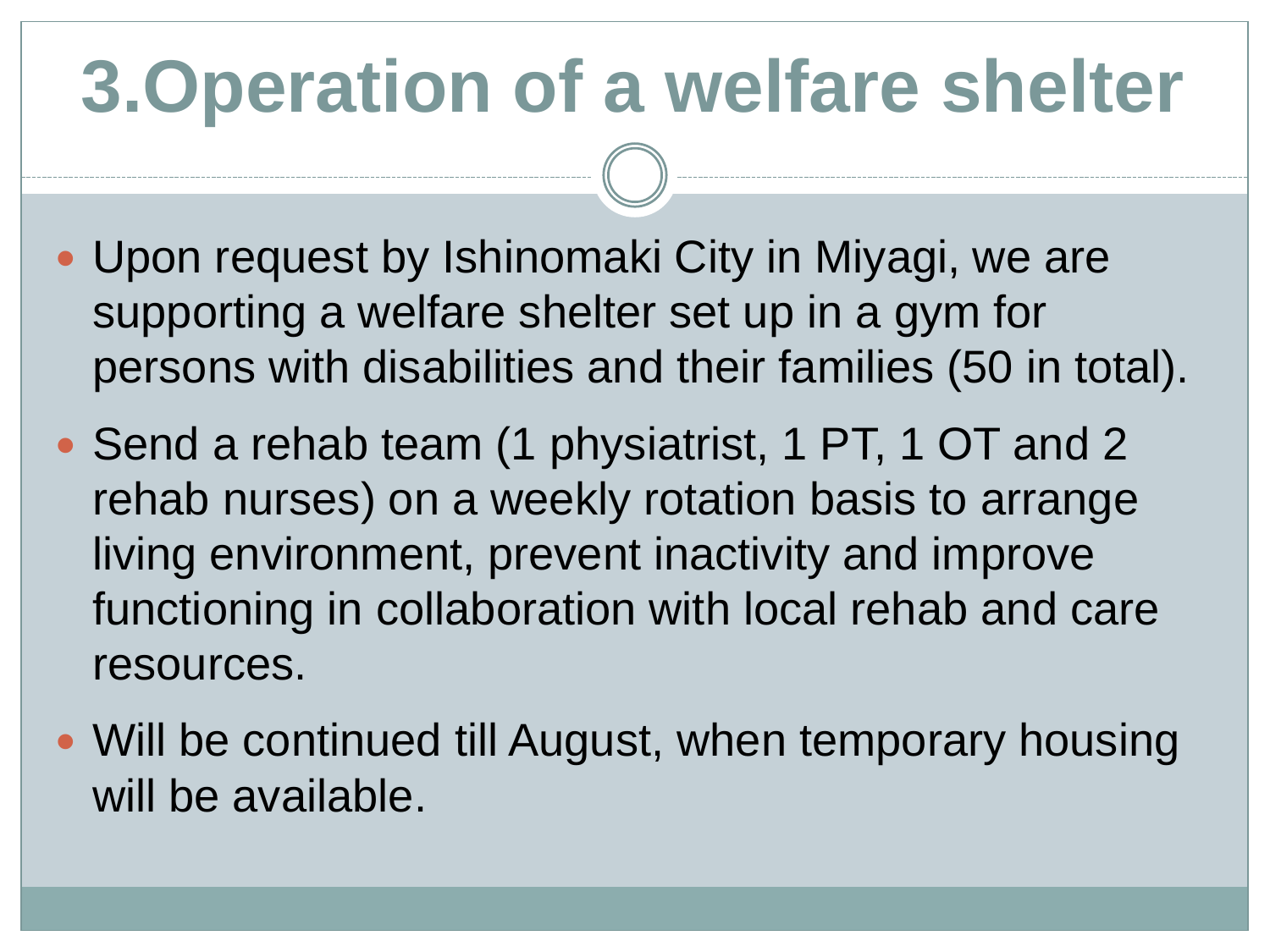#### Local health care professionals Tatami mattress corner



Beds provided by Paramount Co. Cardboard partition



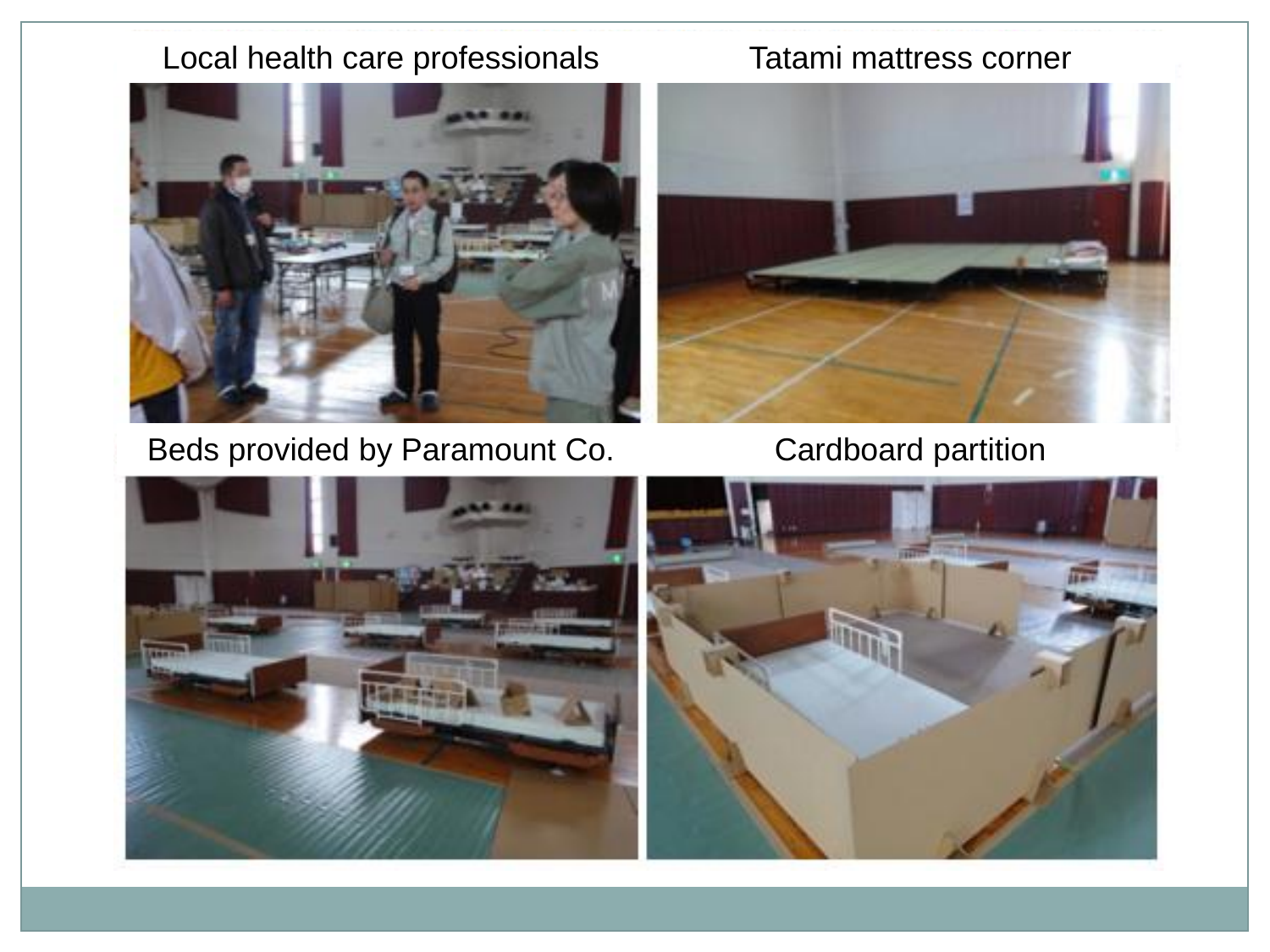#### **Proposals for temporary housing** Nearby home care Cooperatio Cooperatio support centers Care support center n Home care n supporting clinic Life support adviser (LSA) Day service Home visit service Elderly persons & Life support (meal delivery persons with disability **Tonn** 000 <sup>00</sup>  $\Delta$ <sub>c</sub> $\Delta$ in the community Community interaction space Temporary housing • To coordinate medical and care services barrier-freeTo facilitate community functioning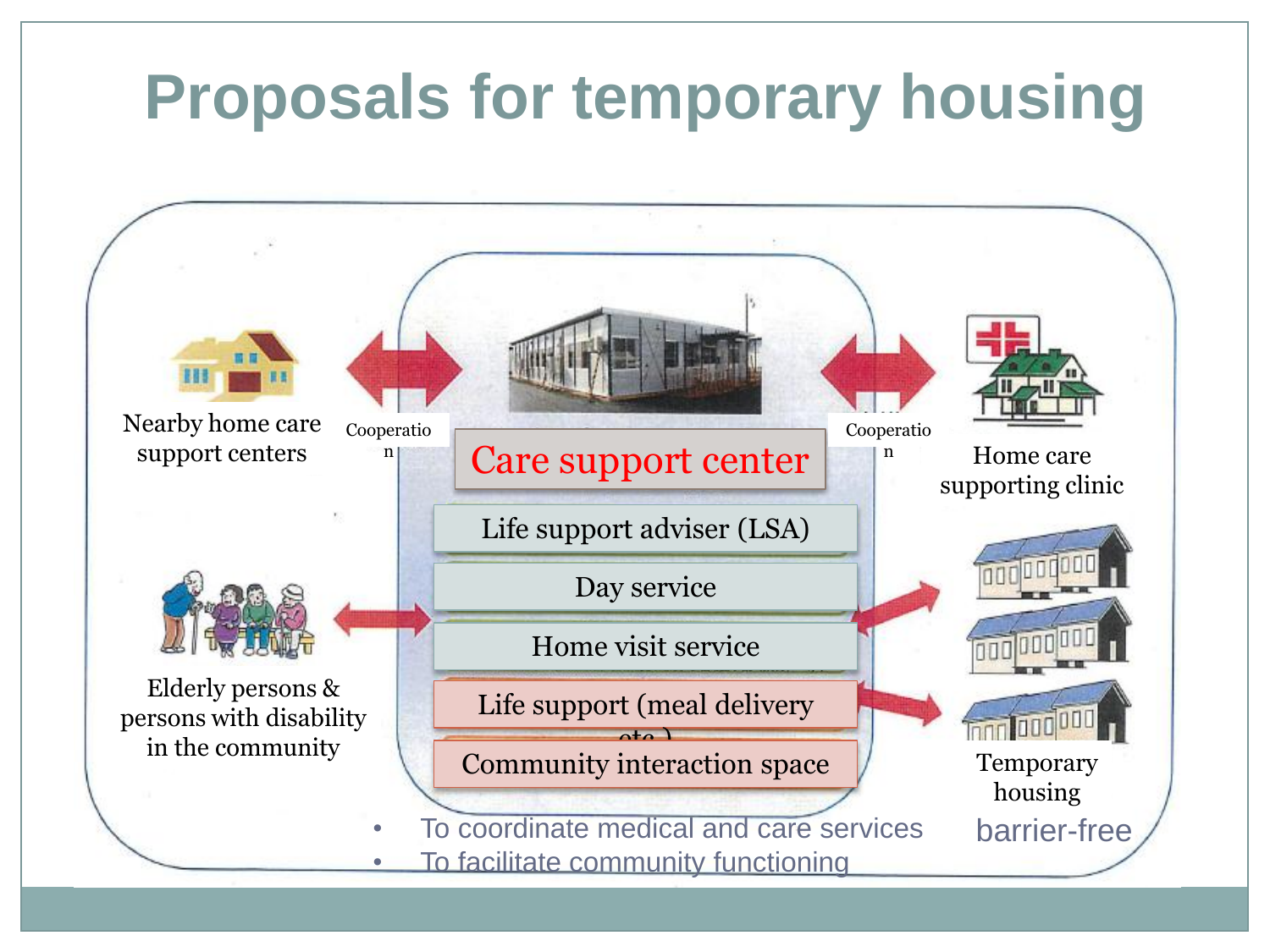### **4.Support activities in non-disaster areas**



 Support activities for 5,000 disaster victims relocated to 103 shelters in Saitama from Fukushima.

 Screening for risks of inactivity and needs of individua– lized rehabilitation interventions.

**Collaborative** activities by local medical, PT, OT and ST associations.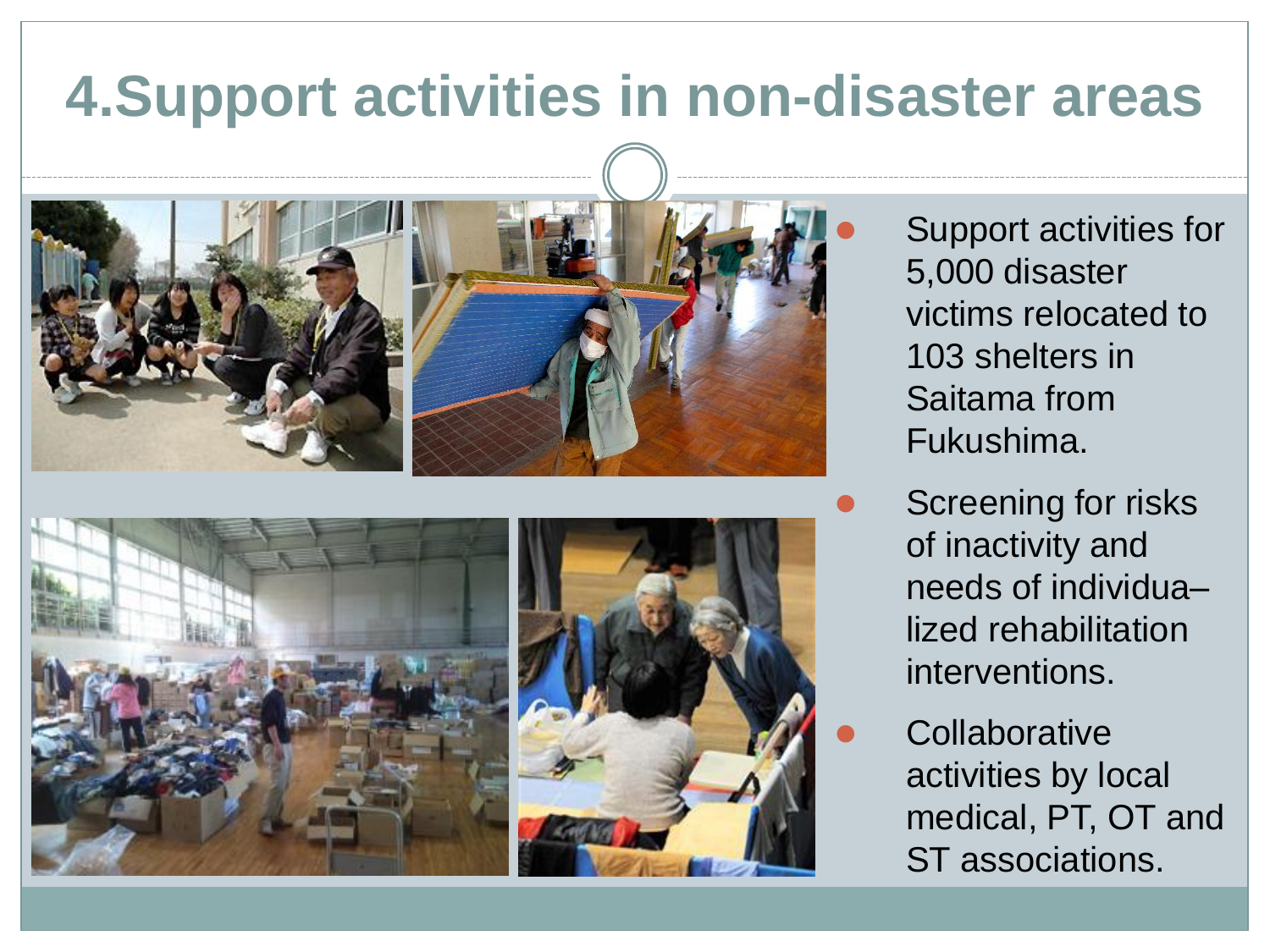#### Relief activities map (as of May 31, 2011)

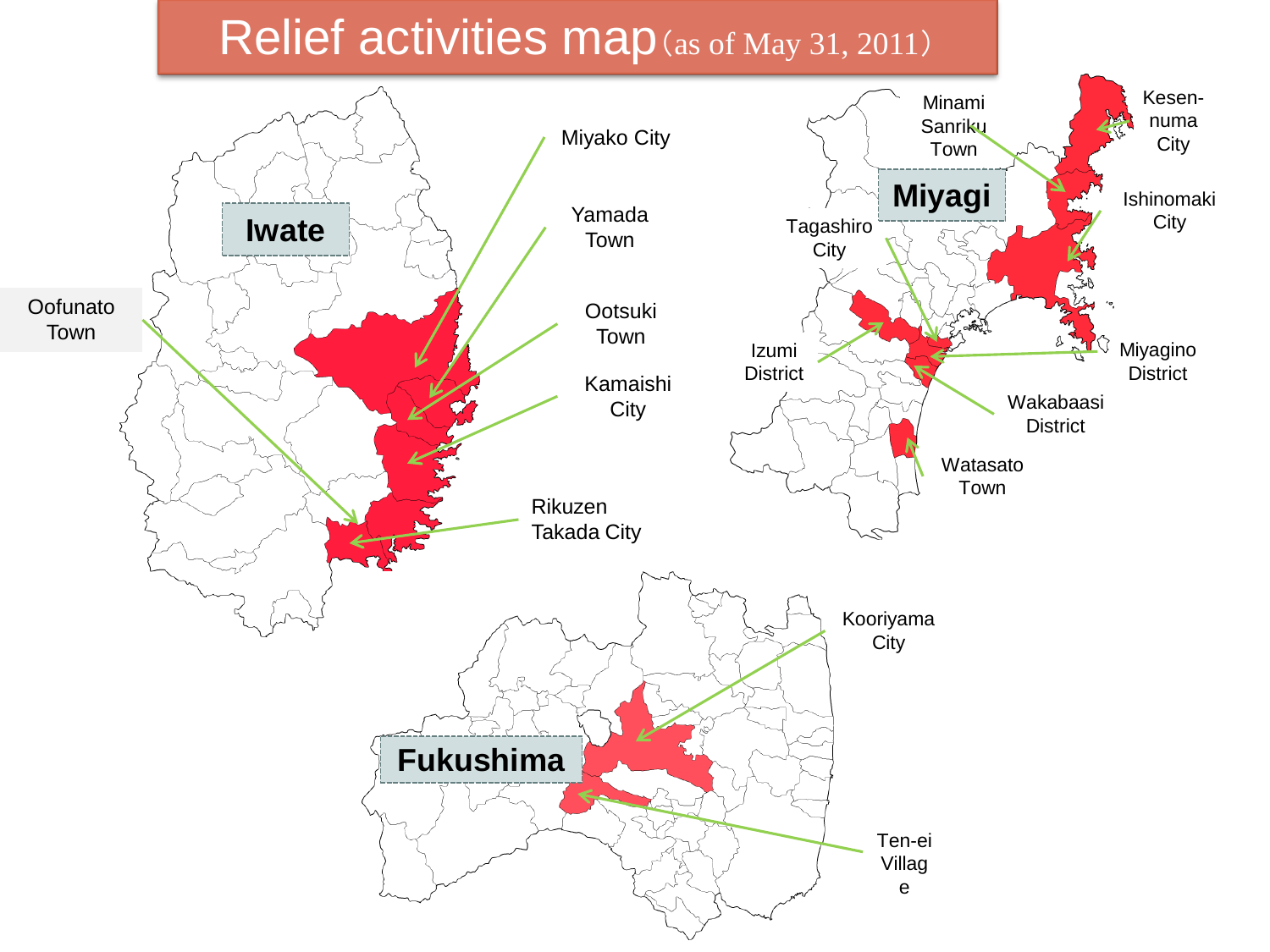# **What should we do next?**

- 1. Increase preparedness.
- 2. Strengthen crisis management capability.
- 3. Plan and do simulation training.
- 4. Appropriate independent disaster relief budget.
- 5. Increase information management capability.
- 6. Strengthen basis for collaboration with other organization and governments.
- 7. Train rehabilitation DMAT to increase relief capability.